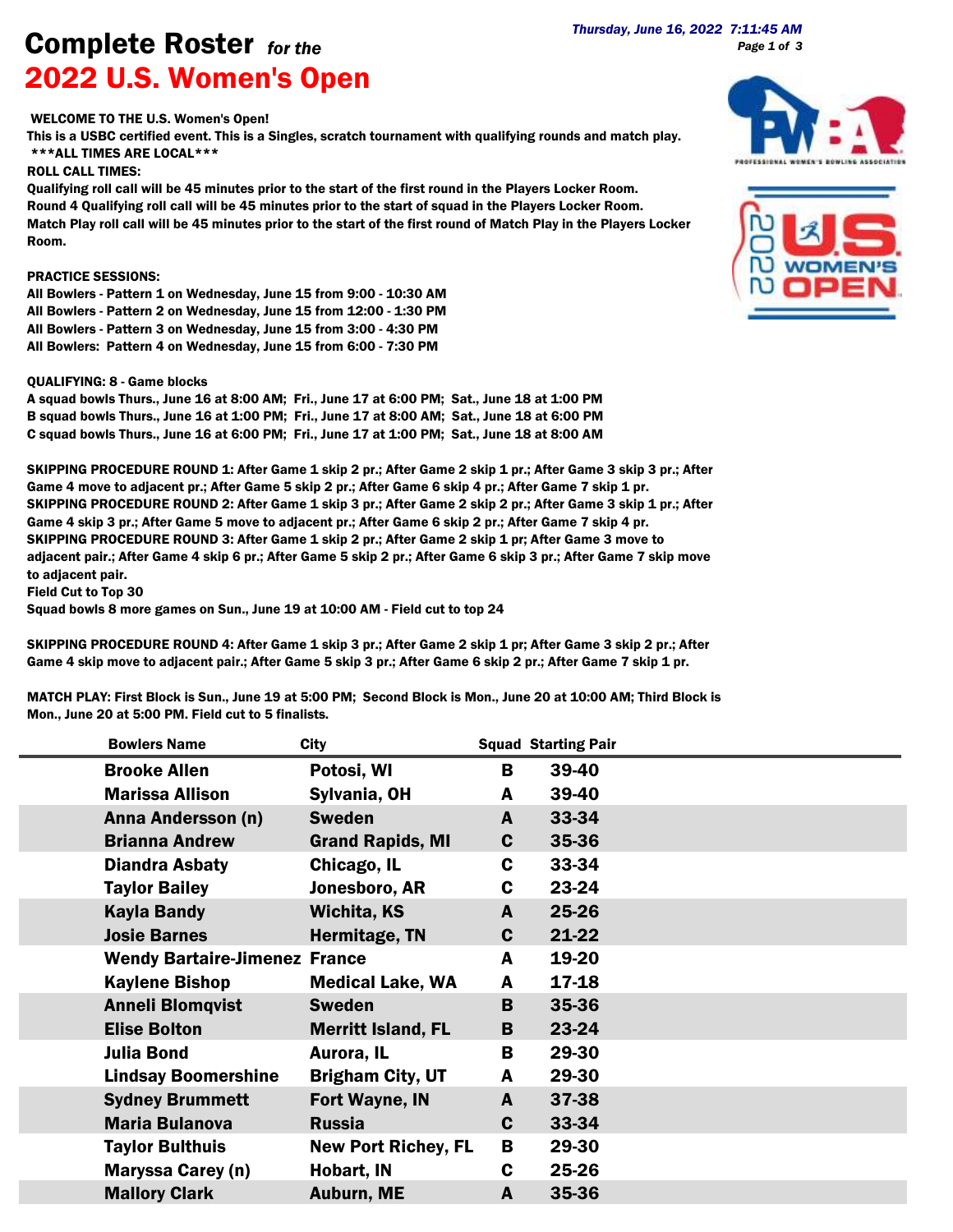| <b>Bowlers Name</b>         | <b>City</b>                 |              | <b>Squad Starting Pair</b> |  |
|-----------------------------|-----------------------------|--------------|----------------------------|--|
| <b>Breanna Clemmer</b>      | Clover, SC                  | $\mathbf{C}$ | 31-32                      |  |
| <b>Estefania Cobo</b>       | <b>Puerto Rico</b>          | B            | 31-32                      |  |
| <b>Bryanna Cote</b>         | Tucson, AZ                  | C            | 27-28                      |  |
| <b>Kayla Crawford</b>       | Silvis, IL                  | B            | 25-26                      |  |
| <b>Verity Crawley</b>       | <b>England</b>              | A            | 25-26                      |  |
| <b>Elysia Current</b>       | Middletown, DE              | $\mathbf c$  | 35-36                      |  |
| <b>Jessica Earnest</b>      | Hermitage, TN               | B            | 37-38                      |  |
| <b>Courtney Ermisch</b>     | <b>Big Bend, WI</b>         | B            | 33-34                      |  |
| <b>Olivia Farwell</b>       | <b>Elizabethtown, PA</b>    | A            | 33-34                      |  |
| <b>Ashly Galante</b>        | Palm Harbor, FL             | C            | 23-24                      |  |
| <b>Nicollette Gaudette</b>  | Keller, TX                  | В            | 33-34                      |  |
| <b>Sarah Gill</b>           | <b>Fitchburg, MA</b>        | A            | 39-40                      |  |
| <b>Sandra Gongora</b>       | <b>Mexico</b>               | B            | 35-36                      |  |
| Hope Gramly (n)             | <b>Aubrey, TX</b>           | B            | 17-18                      |  |
| <b>Clara Guerrero</b>       | <b>Colombia</b>             | B            | 39-40                      |  |
| Josefin Hermansson (n)      | Eskilstuna, XX              | B            | 19-20                      |  |
| <b>Jen Higgins</b>          | <b>Lewis Center, OH</b>     | A            | 31-32                      |  |
| <b>Jennifer Hocurscak</b>   | Orange, CT                  | B            | 23-24                      |  |
| <b>Summer Jasmin</b>        | <b>Beckley, WV</b>          | B            | 19-20                      |  |
| Victoria Johansson          | Värnamo, XX                 | $\mathbf{A}$ | 35-36                      |  |
| <b>Stefanie Johnson</b>     | <b>McKinney, TX</b>         | B            | 19-20                      |  |
| <b>Liz Johnson</b>          | Niagara Falls, NY           | A            | 23-24                      |  |
| <b>Melissa Kammerer</b>     | <b>Staten Island, NY</b>    | В            | 17-18                      |  |
| <b>Sarah Klassen</b>        | <b>Canada</b>               | A            | 37-38                      |  |
| <b>Chelsey Klingler</b>     | <b>Grand Rapids, MI</b>     | $\mathbf c$  | 31-32                      |  |
| <b>Marcia Kloempken (n)</b> | <b>Pleasant View, UT</b>    | A            | 37-38                      |  |
| <b>Danielle Knittle</b>     | <b>State College, PA</b>    | C            | 23-24                      |  |
| Dasha Kovalova              | <b>Ukraine</b>              | $\mathbf c$  | 37-38                      |  |
| <b>Liz Kuhlkin</b>          | <b>Schenectady, NY</b>      | C            | 33-34                      |  |
| <b>Tina LaCroix</b>         | <b>Southampton, MA</b>      | A            | 27-28                      |  |
| <b>Kara Mangiola</b>        | <b>Spencerport, NY</b>      | C            | 29-30                      |  |
| <b>Stephanie Martins</b>    | <b>Brazil</b>               | C            | 29-30                      |  |
| <b>Gazmine Mason</b>        | <b>Cranston, RI</b>         | B            | 37-38                      |  |
| <b>Erin McCarthy</b>        | <b>Elkhorn, NE</b>          | A            | 19-20                      |  |
| <b>Melanie McDaniel</b>     | Joliet, IL                  | B            | 27-28                      |  |
| <b>Danielle McEwan</b>      | <b>Stony Point, NY</b>      | A            | 33-34                      |  |
| <b>Ana Morales</b>          | Guatemala, XX               | B            | 27-28                      |  |
| <b>Suzanne Morine (n)</b>   | <b>Castleton on Hudson,</b> | A            | 21-22                      |  |
| <b>Alexis Neuer</b>         | <b>Milton, PA</b>           | В            | 21-22                      |  |
| <b>Hui Fen New</b>          | <b>Singapore</b>            | B            | 21-22                      |  |
| <b>Shayna Ng</b>            | <b>Singapore</b>            | A            | 23-24                      |  |
| <b>Birgit Noreiks</b>       | Germany                     | В            | 25-26                      |  |
| <b>Shannon O'Keefe</b>      | Shiloh, IL                  | A            | 29-30                      |  |
| <b>Daria Pajak</b>          | <b>Poland</b>               | $\mathbf c$  | 27-28                      |  |
| <b>Missy Parkin</b>         | San Clemente, CA            | A            | 17-18                      |  |
| <b>Lauren Pate</b>          | <b>Ballwin, MO</b>          | C            | 19-20                      |  |
| Laura Plazas (n)            | <b>Bogota</b>               | C            | 39-40                      |  |
| <b>Shannon Pluhowsky</b>    | Dayton, OH                  | $\mathbf c$  | 19-20                      |  |
| Jenna Rapach (n)            | <b>Hazleton, PA</b>         | $\mathbf c$  | 21-22                      |  |